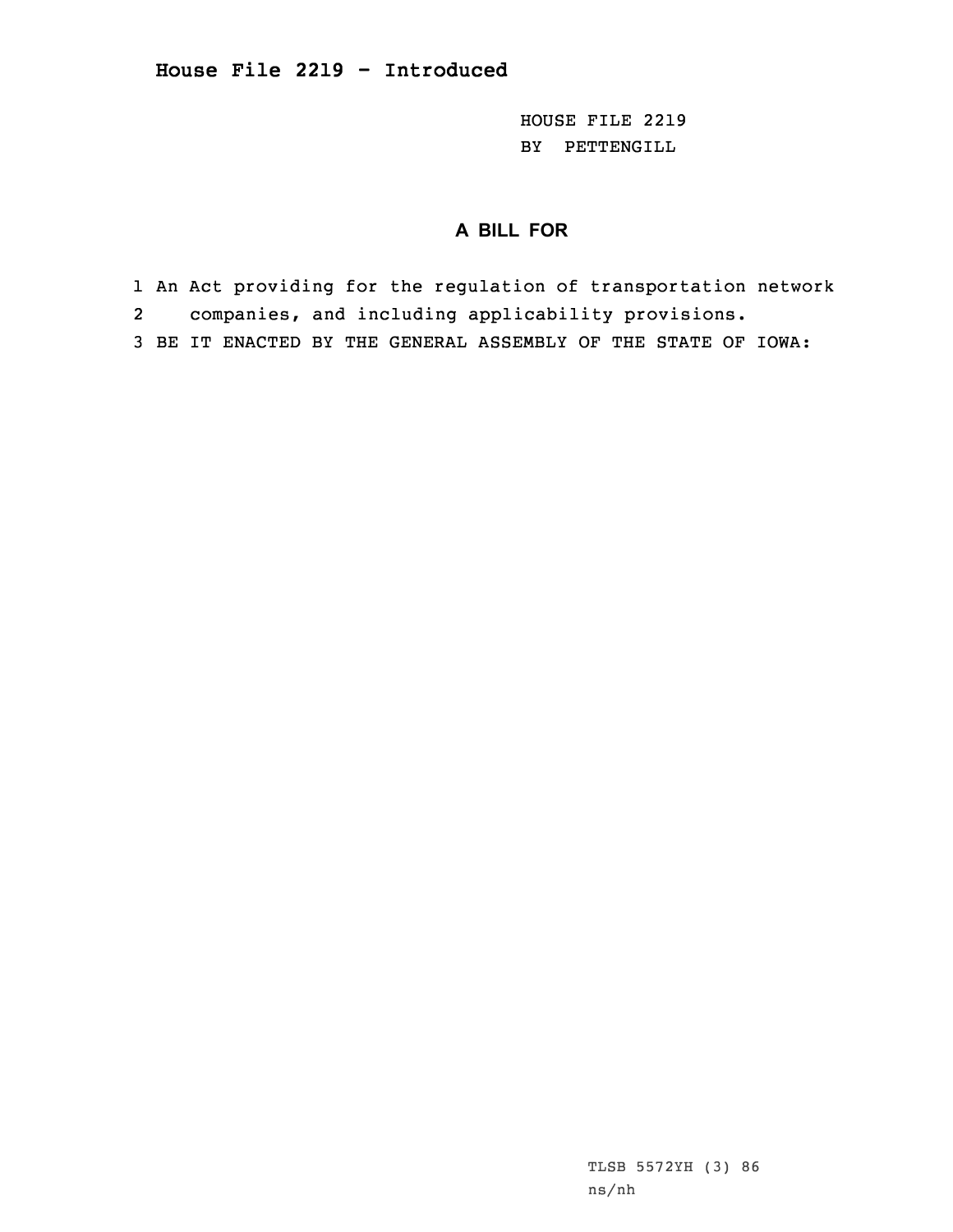1Section 1. NEW SECTION. **321N.1 Definitions.**

2 As used in this chapter, unless the context otherwise 3 requires:

4 1. *"Digital network"* means an online-enabled application, software, internet site, or system offered or utilized by <sup>a</sup> transportation network company that enables transportation network company riders to prearrange rides with transportation network company drivers.

 2. *"Personal vehicle"* means <sup>a</sup> motor vehicle that is used by <sup>a</sup> transportation network company driver and is owned, leased, or otherwise authorized for use by the transportation network company driver. *"Personal vehicle"* does not include <sup>a</sup> taxicab, limousine, or other vehicle for hire.

14 3. *"Prearranged ride"* means the provision of transportation by <sup>a</sup> transportation network company driver to <sup>a</sup> transportation network company rider. <sup>A</sup> prearranged ride begins when <sup>a</sup> driver accepts <sup>a</sup> ride request from <sup>a</sup> rider through <sup>a</sup> digital network controlled by <sup>a</sup> transportation network company, continues while 19 the driver transports the requesting rider, and ends when the last requesting rider departs from the driver's personal vehicle. <sup>A</sup> prearranged ride does not include transportation provided using <sup>a</sup> taxicab, limousine, or other vehicle for hire.

 4. *"Transportation network company"* or *"company"* means <sup>a</sup> corporation, partnership, sole proprietorship, or other entity that operates in this state and uses <sup>a</sup> digital network to connect transportation network company riders to transportation network company drivers who provide prearranged rides. <sup>A</sup> transportation network company is not deemed to control, direct, or manage <sup>a</sup> transportation network company driver that connects to its digital network, or the driver's personal vehicle, except as agreed to by the company and the driver pursuant to <sup>a</sup> written contract.

<sup>33</sup> 5. *"Transportation network company driver"* or *"driver"* means 34 an individual who does all of the following:

35 *a.* Receives connections to potential transportation network

LSB 5572YH (3) 86

-1-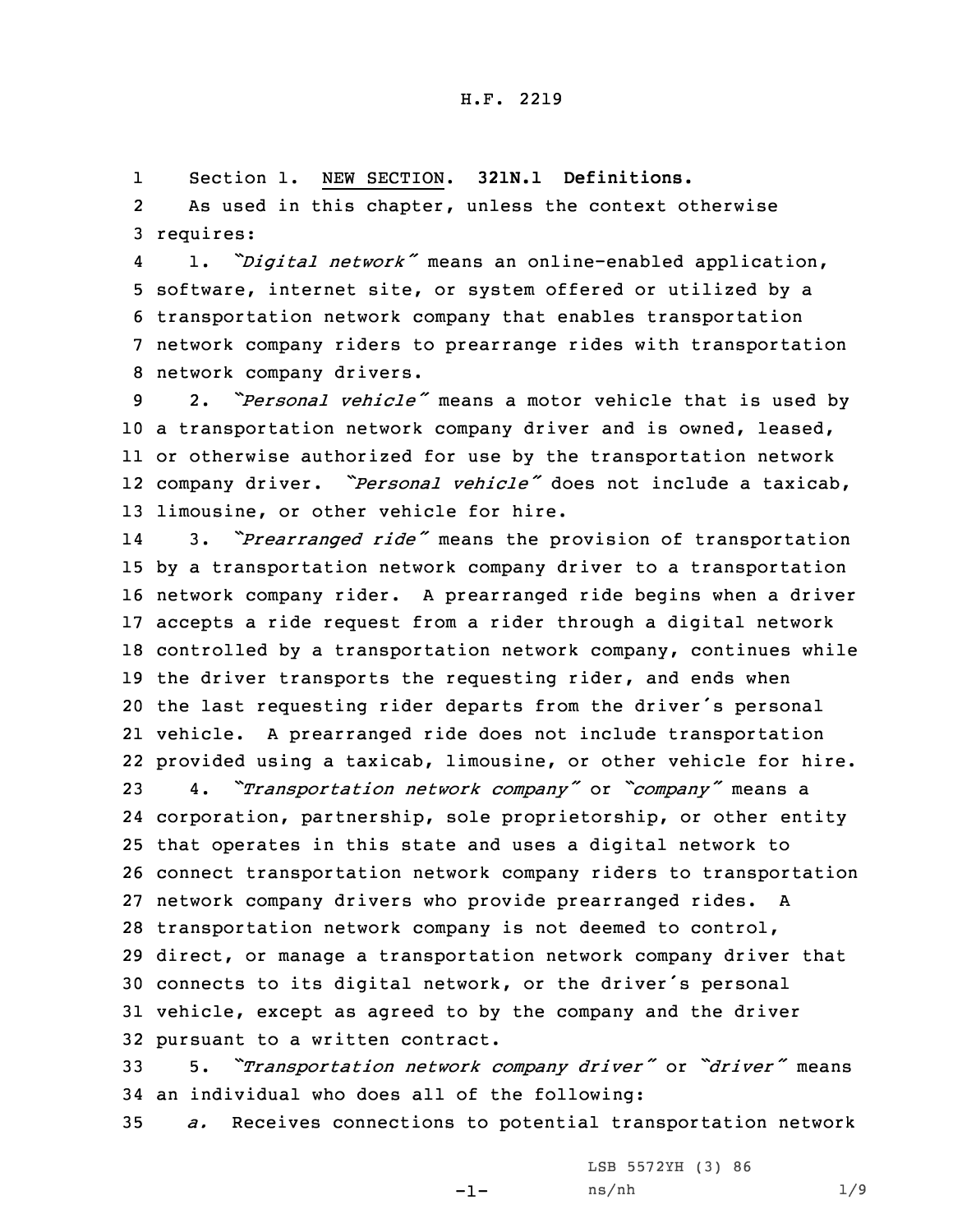1 company riders and other related services from <sup>a</sup> transportation 2 network company in exchange for payment of <sup>a</sup> fee to the 3 transportation network company.

4 *b.* Uses <sup>a</sup> personal vehicle to offer or provide prearranged rides to transportation network company riders upon connection through <sup>a</sup> digital network controlled by <sup>a</sup> transportation network company in return for compensation or payment of <sup>a</sup> fee. 6. *"Transportation network company rider"* or *"rider"* means an individual or group of individuals who use <sup>a</sup> transportation network company's digital network to connect with <sup>a</sup> transportation network company driver to request <sup>a</sup>

 prearranged ride for the individual or group of individuals, and who receive the prearranged ride in the driver's personal vehicle between locations chosen by the individual or group of individuals.

 Sec. 2. NEW SECTION. **321N.2 Financial responsibility.** 1. <sup>A</sup> transportation network company driver, or <sup>a</sup> transportation network company on the driver's behalf, shall maintain primary automobile insurance that does all of the following:

21 *a.* Recognizes that the driver is <sup>a</sup> transportation network 22 company driver or that the driver otherwise uses <sup>a</sup> motor 23 vehicle to transport passengers for compensation.

24 *b.* Covers the driver while the driver is logged on to the <sup>25</sup> transportation network company's digital network and while the 26 driver is engaged in <sup>a</sup> prearranged ride.

27 *c.* Covers the driver in the amounts set forth in subsections 28 2 and 3.

 2. *a.* While <sup>a</sup> participating transportation network company driver is logged on to <sup>a</sup> transportation network company's digital network and is available to receive requests for <sup>a</sup> prearranged ride, but is not engaged in <sup>a</sup> prearranged ride, primary automobile insurance maintained pursuant to paragraph *"c"* shall cover the driver in the amount of at least fifty thousand dollars because of bodily injury to or death of one

 $-2-$ 

LSB 5572YH (3) 86 ns/nh 2/9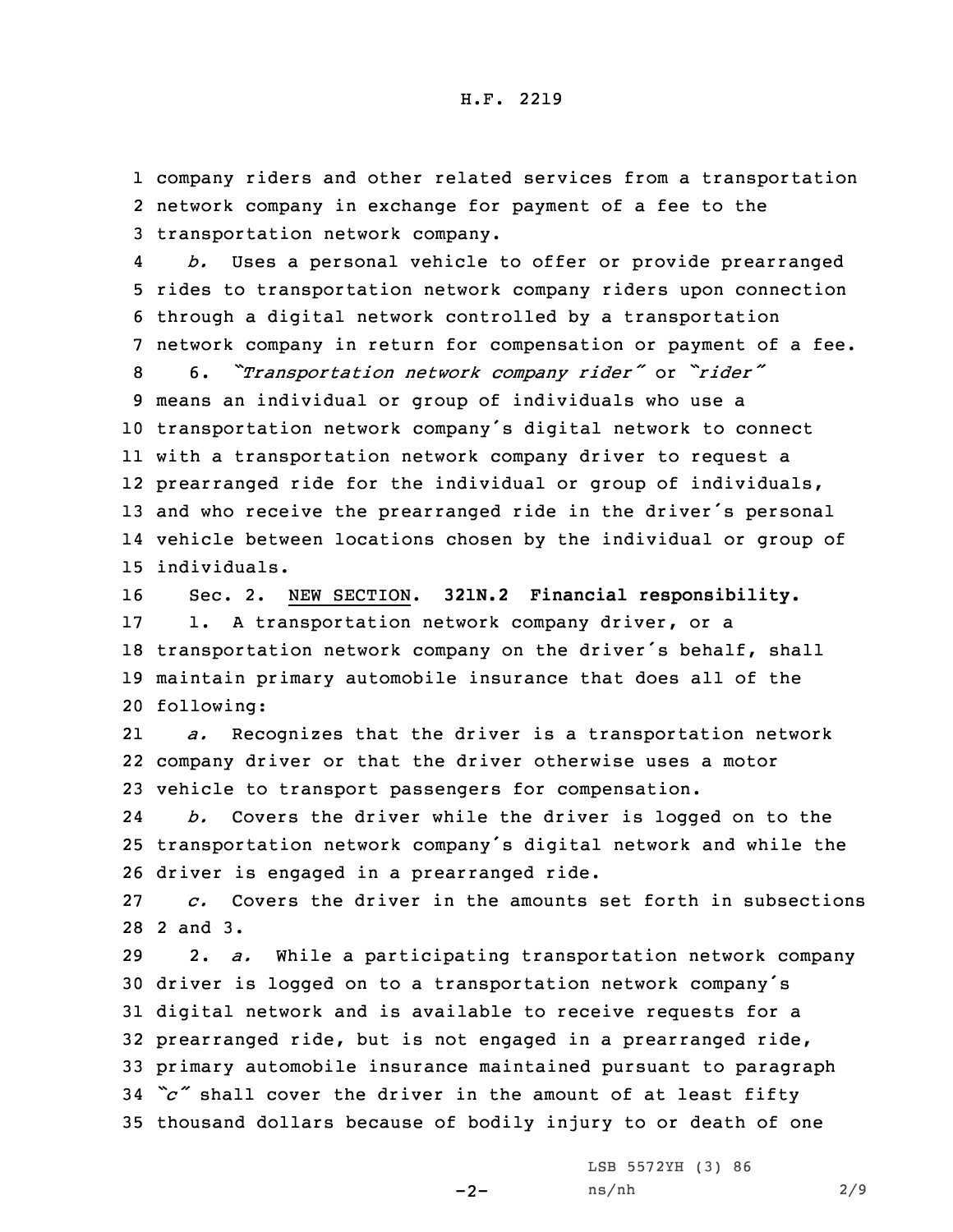person in any one accident, the amount of at least one hundred thousand dollars because of bodily injury to or death of two or more persons in any one accident, and the amount of at least twenty-five thousand dollars because of injury to or destruction of property of others in any one accident. *b.* The requirements of paragraph *"a"* shall be in addition to the automobile insurance requirements set forth in chapter 516A or any other provision of law. *c.* The requirements of paragraph *"a"* may be satisfied by any of the following: 11 (1) Insurance maintained by the transportation network company driver. (2) Insurance maintained by the transportation network 14 company. (3) <sup>A</sup> combination of subparagraphs (1) and (2). 3. *a.* While <sup>a</sup> transportation network company driver is engaged in <sup>a</sup> prearranged ride, primary automobile insurance maintained pursuant to paragraph *"c"* shall cover the driver in the amount of at least one million dollars because of bodily injury to or death of one or more persons and injury to or destruction of property of others in any one accident. 22 *b.* The requirements of paragraph *"a"* shall be in addition to the automobile insurance requirements set forth in chapter 516A or any other provision of law. *c.* The requirements of paragraph *"a"* may be satisfied by any of the following: (1) Insurance maintained by the transportation network company driver. (2) Insurance maintained by the transportation network 30 company. (3) <sup>A</sup> combination of subparagraphs (1) and (2). 4. If insurance maintained by <sup>a</sup> transportation network company driver under this chapter lapses or does not provide coverage in the amounts required by subsections 2 and 3, insurance maintained by <sup>a</sup> transportation network company shall LSB 5572YH (3) 86

 $-3-$ 

ns/nh 3/9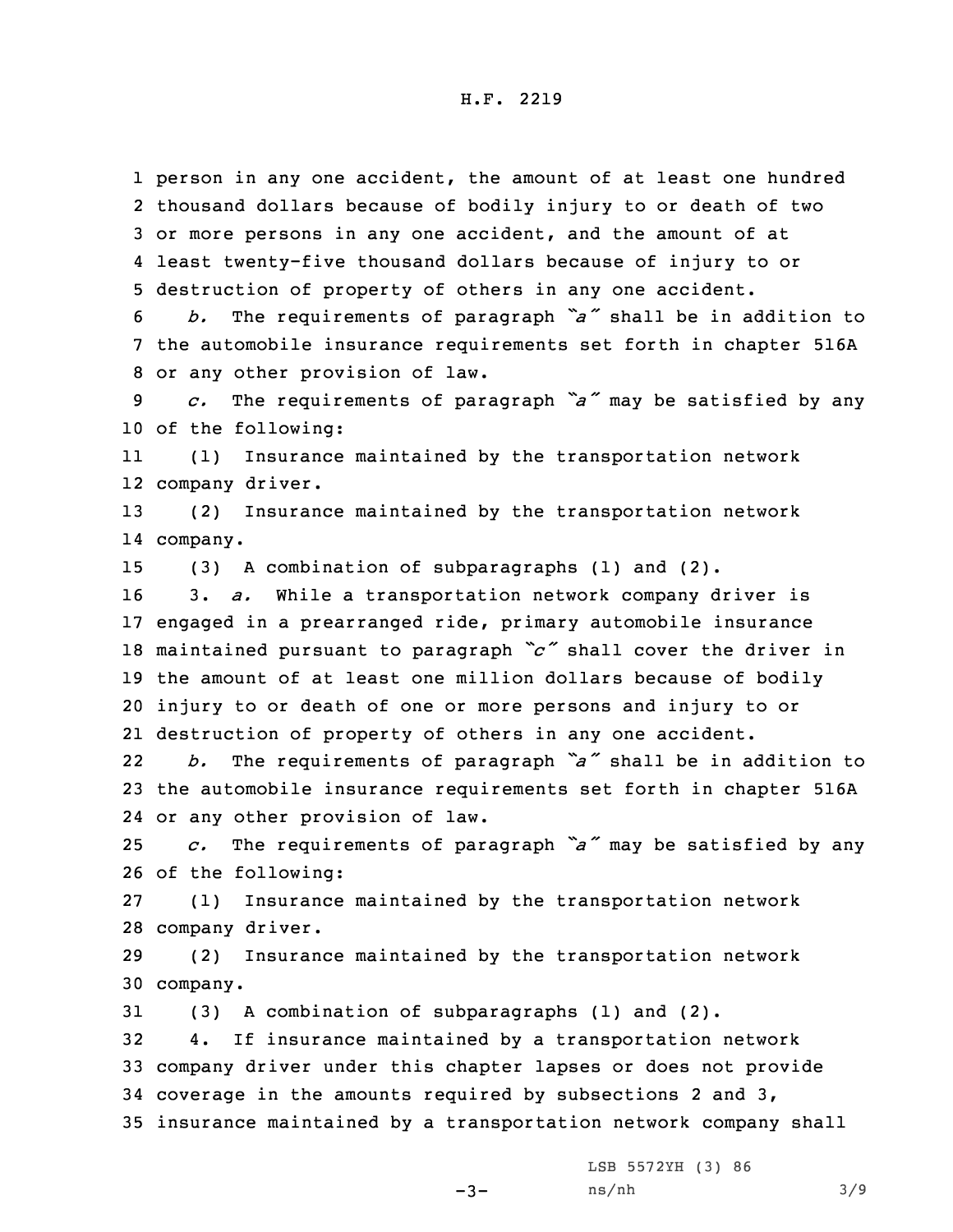1 provide coverage in the amounts required by subsections 2 and 2 3 beginning with the first dollar of <sup>a</sup> claim, and the company 3 shall have <sup>a</sup> duty to defend the claim.

4 5. Coverage under an automobile insurance policy maintained by <sup>a</sup> transportation network company under this chapter shall not be dependent on the insurer of <sup>a</sup> driver's personal vehicle first denying <sup>a</sup> claim, nor shall <sup>a</sup> personal automobile insurance policy be required to first deny <sup>a</sup> claim.

 6. Insurance maintained under this chapter shall be provided by an insurer governed by chapter 515 or 518, or by <sup>a</sup> surplus lines insurer governed by chapter 515I. <sup>A</sup> surplus lines insurer that issues <sup>a</sup> policy pursuant to this section shall be considered an insurance carrier duly authorized to transact business in this state for the purposes of chapter 15 321A.

16 7. Insurance maintained under this chapter shall be deemed 17 to satisfy the financial responsibility requirements for <sup>a</sup> 18 motor vehicle under chapter 321A.

 8. <sup>A</sup> transportation network company driver shall carry proof of financial liability coverage, as required by section 321.20B, in the amounts required by subsections 2 and 3, at all times during which the driver uses <sup>a</sup> motor vehicle in connection with the use of <sup>a</sup> transportation network company's digital network. In the event of an accident, the driver shall provide proof of financial liability coverage to any directly interested party or insurer, and to any investigating police officer, upon request and in <sup>a</sup> format provided for under section 321.20B. Upon such <sup>a</sup> request, the driver shall also disclose to any directly interested party or insurer, and to any investigating police officer, whether the driver was logged on to <sup>a</sup> company's digital network or was providing <sup>a</sup> prearranged ride at the time of the accident.

33 Sec. 3. NEW SECTION. **321N.3 Disclosure requirements.** 34 <sup>A</sup> transportation network company shall disclose all of the 35 following information to <sup>a</sup> transportation network company

LSB 5572YH (3) 86

 $-4-$ 

ns/nh 4/9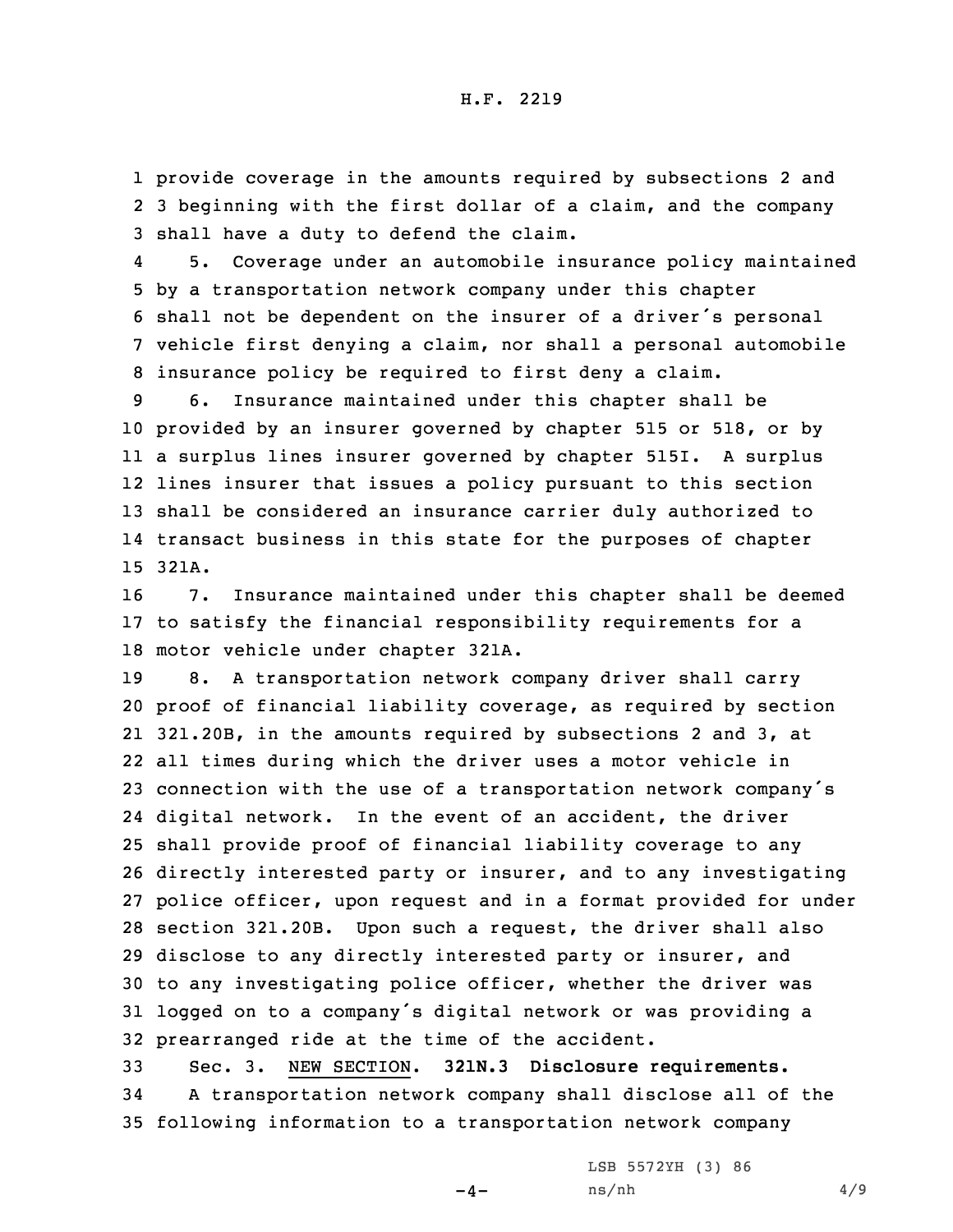driver in writing before the driver may accept <sup>a</sup> request from <sup>a</sup> rider for <sup>a</sup> prearranged ride on the company's digital network: 1. The types, amounts, terms, and limits of automobile insurance provided by the company to the driver while the driver uses <sup>a</sup> personal vehicle in connection with the use of the company's digital network.

 2. That the driver's own automobile insurance policy, depending on the policy's terms, may not provide any coverage while the driver is logged on to the company's digital network and is available to receive requests for <sup>a</sup> prearranged ride, or while the driver is engaged in <sup>a</sup> prearranged ride.

12Sec. 4. NEW SECTION. **321N.4 Insurers.**

 1. *a.* Notwithstanding any other provision of law to the contrary, an insurer that writes automobile insurance within this state may exclude any and all coverage afforded to an insured person under <sup>a</sup> policy issued to the owner or operator of <sup>a</sup> personal vehicle for any injury or loss that occurs while the insured is logged on to <sup>a</sup> transportation network company's digital network or while the insured is providing <sup>a</sup> prearranged ride. This right to exclude coverage may apply to any type of coverage provided for in the insured's policy, including but not limited to liability coverage for bodily injury and property damage, personal injury protection coverage, uninsured and underinsured motorist coverage, medical payments coverage, comprehensive physical damage coverage, and collision physical damage coverage.

 *b.* This chapter shall not be construed to require an insurer to provide coverage to an individual while the individual is logged on to <sup>a</sup> company's digital network, is engaged in <sup>a</sup> prearranged ride, or is otherwise transporting another individual or group of individuals in <sup>a</sup> vehicle for compensation.

33 *c.* This chapter shall not be construed to preclude an 34 insurer from providing coverage for <sup>a</sup> transportation network <sup>35</sup> company driver's personal vehicle, if the insurer chooses to do

 $-5-$ 

LSB 5572YH (3) 86 ns/nh 5/9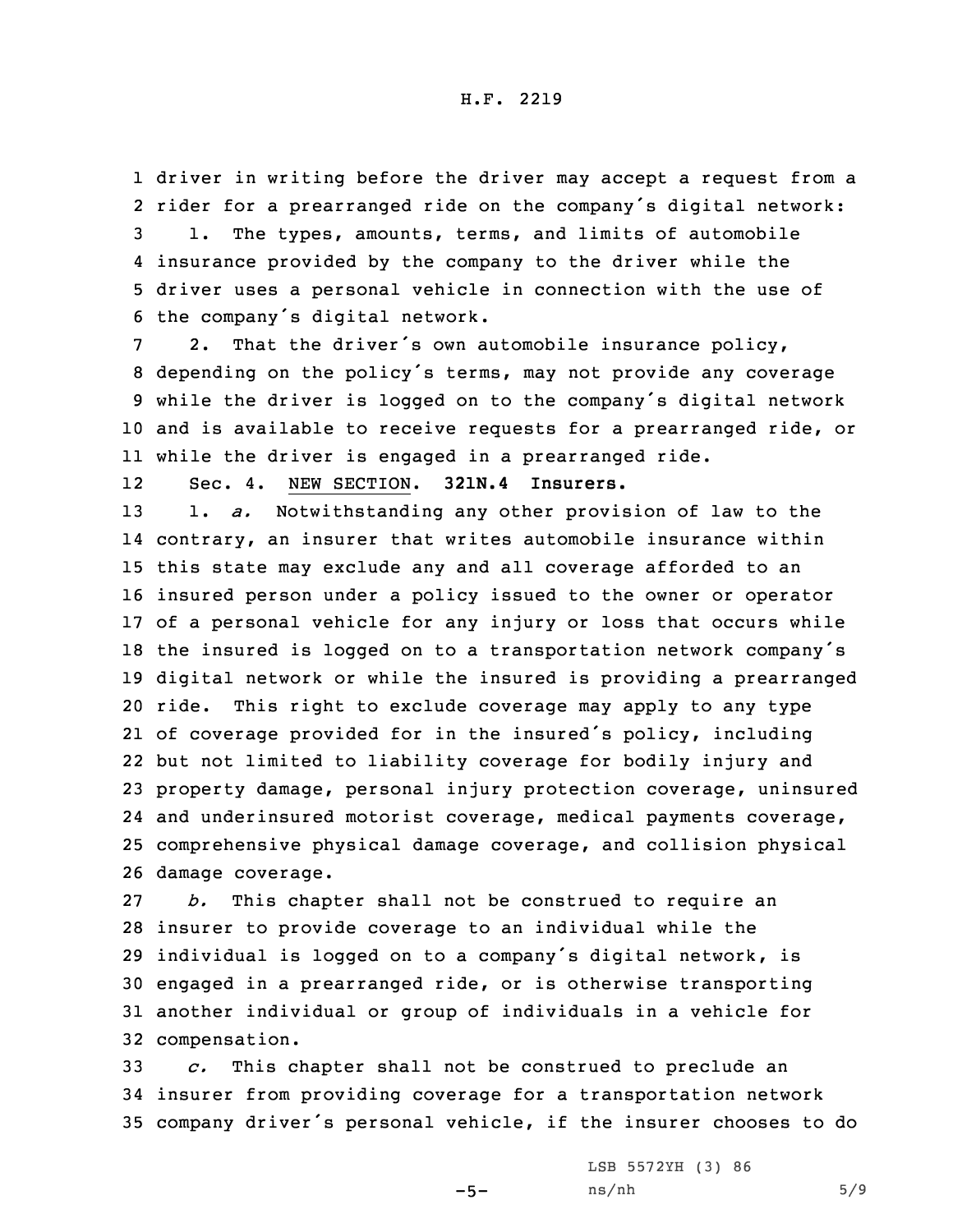1 so by contract or endorsement.

2 2. *a.* An insurer that excludes coverage pursuant to subsection 1 shall not have <sup>a</sup> duty to defend or indemnify <sup>a</sup> claim expressly excluded from <sup>a</sup> policy issued by the insurer. This chapter shall not be deemed to invalidate or limit an exclusion contained in <sup>a</sup> policy, including <sup>a</sup> policy in use or approved for use in this state prior to the effective date of this Act, that excludes coverage for vehicles used to carry individuals or property for compensation or vehicles available for hire by the public.

11 *b.* An insurer that defends or indemnifies <sup>a</sup> claim against an insured transportation network company driver that is excluded under the terms of the driver's policy shall have <sup>a</sup> right of action for contribution or indemnity against an insurer providing automobile insurance to the driver under this chapter during the period in which the loss occurred.

 3. In <sup>a</sup> claims coverage investigation, any involved transportation network company and any insurer potentially providing coverage pursuant to this chapter shall cooperate to facilitate the exchange of relevant information with parties directly involved in the claim, and with any insurer of the transportation network company driver, where applicable, including but not limited to the precise times during which the driver logged on and off of the company's digital network in the twelve-hour period immediately preceding and in the twelve-hour period immediately following the accident that resulted in the claim, and shall disclose to one another <sup>a</sup> clear description of any relevant automobile insurance provided pursuant to this chapter, including any applicable limits and exclusions.

 Sec. 5. APPLICABILITY OF INSURANCE PROVISIONS. The section of this Act enacting section 321N.2 shall apply on and after the date of approval of the form filings necessary to implement section 321N.2 by the commissioner of insurance as required under 191 IAC 20.4.

 $-6-$ 

LSB 5572YH (3) 86 ns/nh 6/9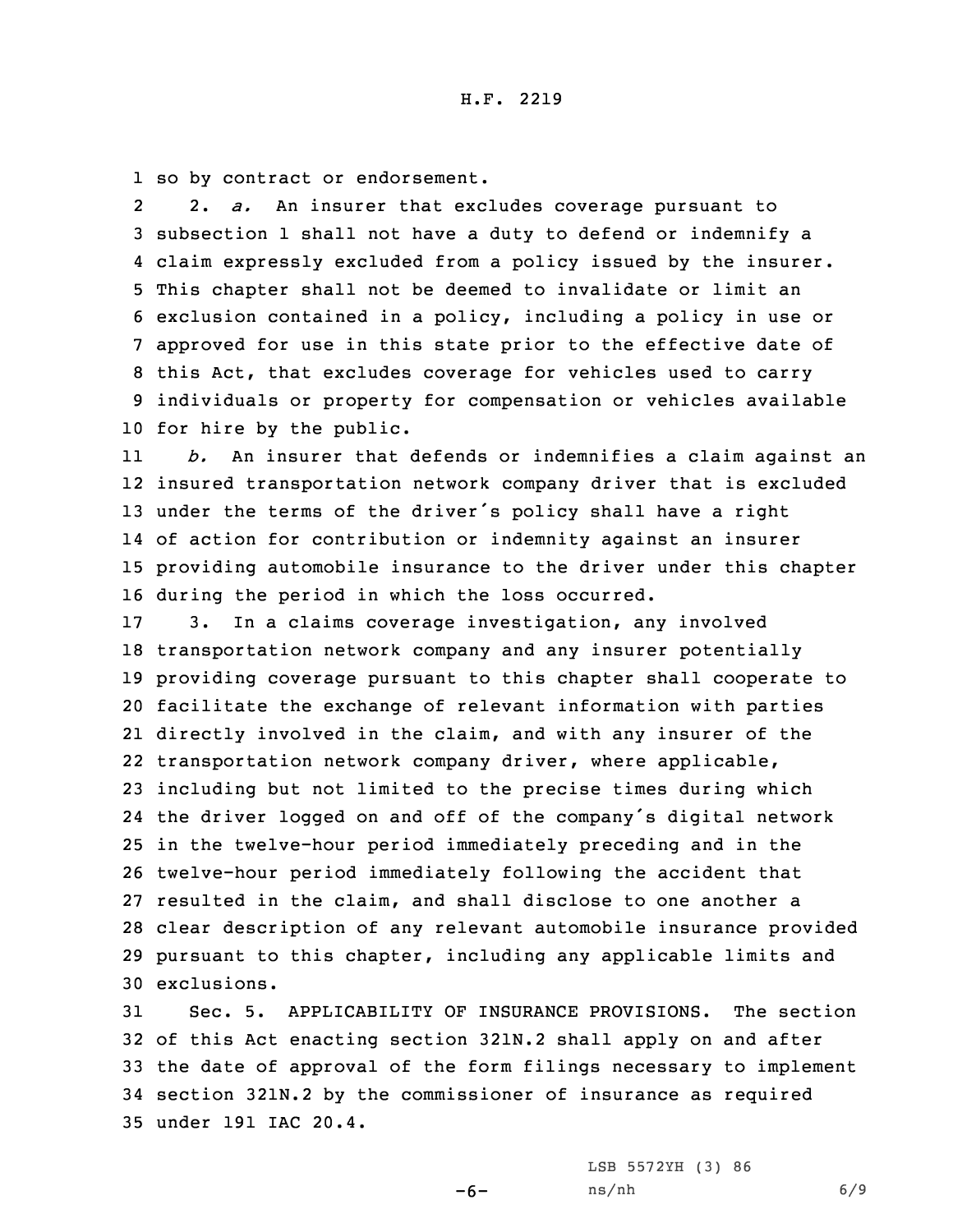## EXPLANATION

- 1
- $\overline{2}$

 **The inclusion of this explanation does not constitute agreement with** <sup>3</sup> **the explanation's substance by the members of the general assembly.**

4 This bill provides for the regulation of transportation network companies (TNCs). The bill defines "transportation network company" as an entity operating in this state that uses <sup>a</sup> digital network to connect TNC riders to TNC drivers who provide prearranged rides. The bill provides that <sup>a</sup> TNC is not deemed to control, direct, or manage <sup>a</sup> TNC driver that connects to the TNC's digital network, or the driver's personal vehicle, except as agreed to by the TNC and the driver pursuant to <sup>a</sup> written contract. The bill further defines "digital network", "personal vehicle", "prearranged ride", "transportation network company driver", and "transportation network company rider". The bill provides that during the period in which <sup>a</sup> TNC driver is logged on to <sup>a</sup> TNC's digital network and is available to receive requests for <sup>a</sup> prearranged ride, but is not providing <sup>a</sup> prearranged ride, primary automobile insurance shall cover the driver in the amount of at least \$50,000 for bodily injury to or death of one person in any one accident, \$100,000 for bodily injury to or death of two or more persons in any one accident, and \$25,000 for injury to or destruction of property of others in any one accident. The bill further provides that during the period in which <sup>a</sup> TNC driver is providing <sup>a</sup> prearranged ride, primary automobile insurance shall cover the driver in the amount of at least \$1 million for bodily injury to or death of one or more persons and injury to or destruction of property of others in any one accident. The insurance required by the bill may be maintained by the TNC driver, the TNC, or both.

 The bill provides that if the insurance maintained by <sup>a</sup> TNC driver lapses or does not provide coverage in the amounts required by the bill, insurance maintained by <sup>a</sup> TNC shall provide the coverage beginning with the first dollar of <sup>a</sup> claim, and the TNC shall have <sup>a</sup> duty to defend the claim. In

 $-7-$ 

LSB 5572YH (3) 86 ns/nh 7/9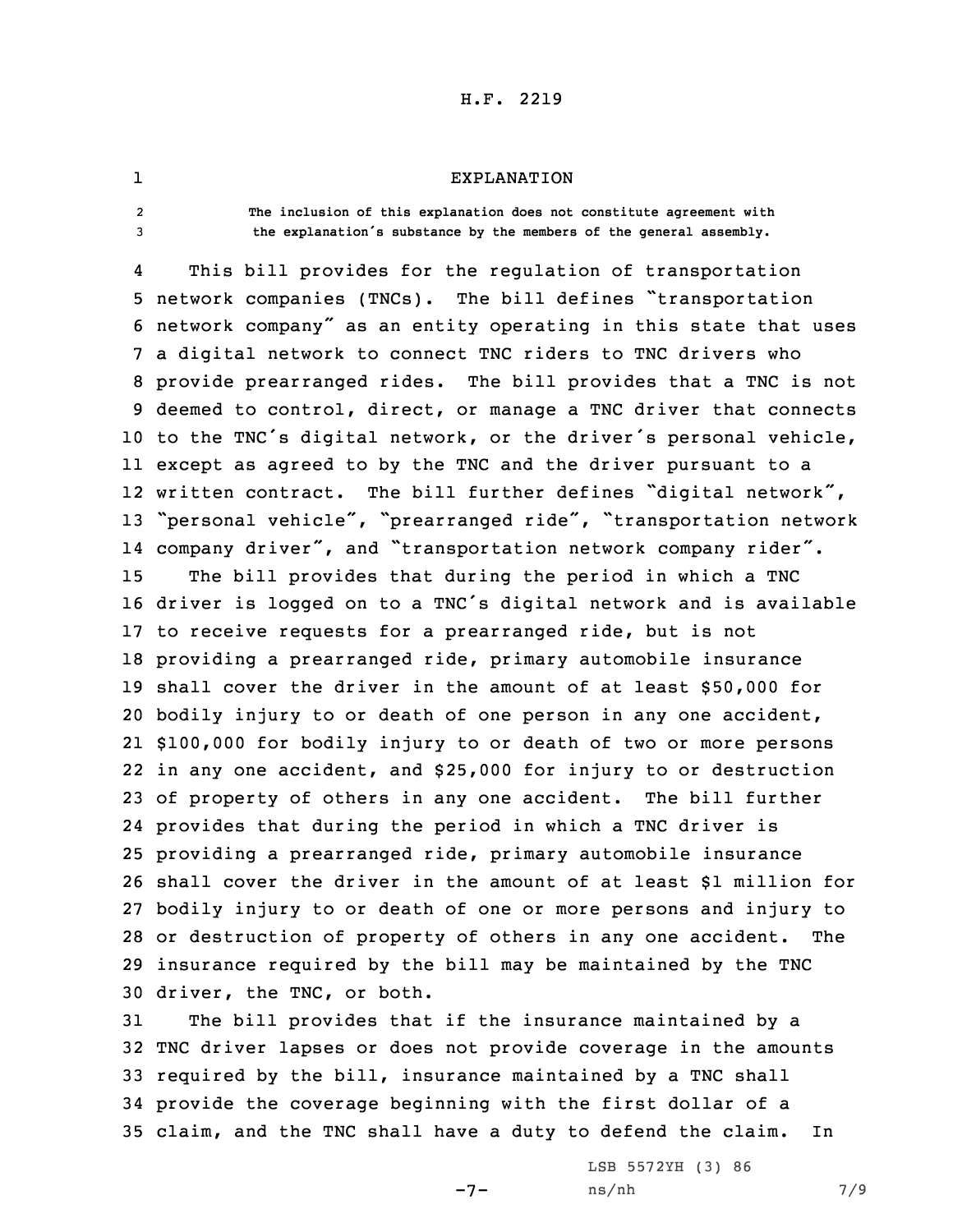1 addition, insurance maintained by <sup>a</sup> TNC shall not be dependent 2 on the insurer of <sup>a</sup> driver's personal vehicle first denying <sup>a</sup> 3 claim.

4 The insurance required by the bill shall be provided by an 5 insurer governed by Code chapter 515 or 518, or by <sup>a</sup> surplus 6 lines insurer governed by Code chapter 515I.

 The bill requires that <sup>a</sup> TNC driver shall carry proof of financial liability coverage at all times during which the driver uses <sup>a</sup> vehicle in connection with the use of <sup>a</sup> TNC's digital network. In the event of an accident, the driver shall provide the proof of financial liability coverage, upon request, to any directly interested party or insurer, and to any investigating police officer.

14 The bill requires <sup>a</sup> TNC to disclose to <sup>a</sup> driver in writing the types, amounts, terms, and limits of automobile insurance provided by the TNC to the driver while the driver uses <sup>a</sup> personal vehicle in connection with the use of the TNC's digital network, and the fact that the driver's own automobile insurance policy may not provide coverage while the driver is logged on to the TNC's digital network or is providing <sup>a</sup> prearranged ride.

22 The bill provides that an insurer may exclude coverage afforded to an insured person under <sup>a</sup> policy issued to the owner or operator of <sup>a</sup> personal vehicle for any injury or loss that occurs while the insured is logged on to <sup>a</sup> TNC's digital network or while the insured is providing <sup>a</sup> prearranged ride. An insurer that excludes coverage in this way shall not have <sup>a</sup> duty to defend or indemnify <sup>a</sup> claim so excluded from <sup>a</sup> policy issued by the insurer. An insurer that defends or indemnifies <sup>a</sup> claim against an insured TNC driver that is excluded under the terms of the driver's policy shall have <sup>a</sup> right of action for contribution or indemnity against an insurer providing automobile insurance to the driver during the period in which the loss occurred.

35 In addition, the bill provides that in <sup>a</sup> claims coverage

 $-8-$ 

LSB 5572YH (3) 86 ns/nh 8/9